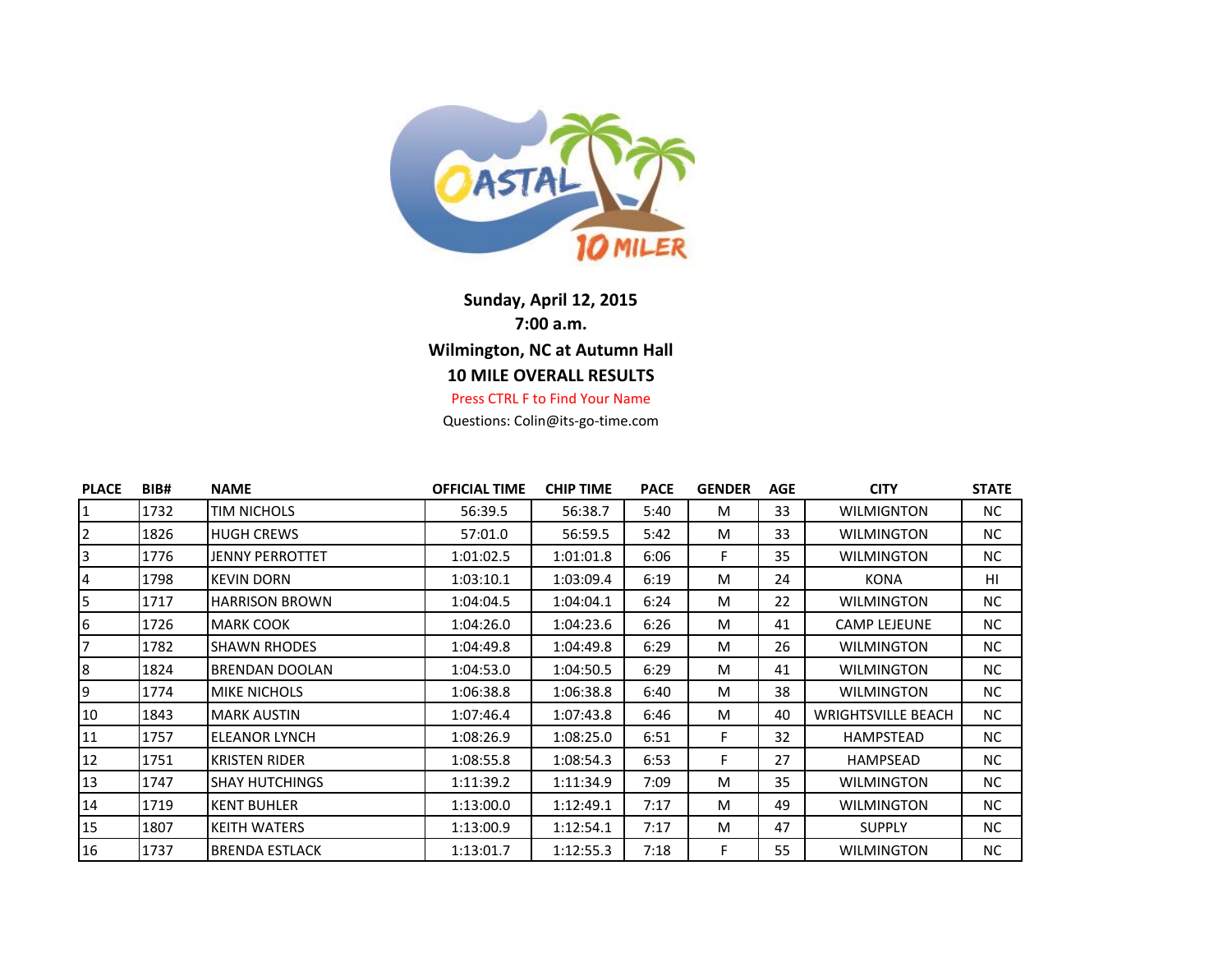| 17 | 1842 | <b>LINDSEY HESS</b>            | 1:14:29.3 | 1:14:24.7 | 7:26 | F. | 30 | WILMIGNTON            | NC.       |
|----|------|--------------------------------|-----------|-----------|------|----|----|-----------------------|-----------|
| 18 | 1730 | <b>MARK DILLON</b>             | 1:14:29.4 | 1:14:29.4 | 7:27 | M  | 39 | <b>WILMINGTON</b>     | NC.       |
| 19 | 1702 | <b>CLAY ALFORD</b>             | 1:14:43.5 | 1:14:43.5 | 7:28 | M  | 39 | <b>WILMINGTON</b>     | <b>NC</b> |
| 20 | 1738 | <b>AMY ETHERINGTON</b>         | 1:15:51.6 | 1:15:48.5 | 7:35 | F  | 26 | WILMINGTON            | <b>NC</b> |
| 21 | 1754 | TANYA KULISZ                   | 1:16:15.3 | 1:16:15.3 | 7:38 | F  | 34 | <b>HAMPSTEAD</b>      | NC.       |
| 22 | 1800 | <b>ALLISON SHOFE</b>           | 1:16:24.1 | 1:16:20.5 | 7:38 | F  | 35 | WILMINGTON            | ΝC        |
| 23 | 1815 | <b>MARY MARGARET MCEACHERN</b> | 1:17:14.4 | 1:17:12.8 | 7:43 | F  | 44 | WILMINGTON            | ΝC        |
| 24 | 1812 | <b>JOSH TRENKEL</b>            | 1:17:53.1 | 1:17:53.1 | 7:47 | M  | 27 | <b>SOUTHERN PINES</b> | NC        |
| 25 | 1763 | SHELLEY MALLOY                 | 1:18:10.9 | 1:18:07.2 | 7:49 | F  | 48 | <b>WILMINGTON</b>     | <b>NC</b> |
| 26 | 1787 | <b>BRENDAN MCINERNEY</b>       | 1:18:38.7 | 1:18:36.0 | 7:52 | M  | 43 | <b>WILMIGNTON</b>     | <b>NC</b> |
| 27 | 1740 | <b>ERIN GREEN</b>              | 1:18:56.1 | 1:18:50.7 | 7:53 | F  | 34 | <b>WILMINGTON</b>     | <b>NC</b> |
| 28 | 1753 | KARI KNOBLAUCH                 | 1:18:59.8 | 1:18:54.4 | 7:53 | F  | 34 | WILMINGTON            | ΝC        |
| 29 | 1725 | <b>ERIN LESTER</b>             | 1:19:09.0 | 1:19:07.0 | 7:55 | F  | 21 | RALEIGH               | <b>NC</b> |
| 30 | 1811 | <b>JENNIFER TOROK</b>          | 1:19:30.3 | 1:19:24.1 | 7:56 | F  | 33 | WILMINGTON            | <b>NC</b> |
| 31 | 1825 | <b>MATT DUNCAN</b>             | 1:20:25.2 | 1:20:16.4 | 8:02 | M  | 29 | WILMINGTON            | NС        |
| 32 | 1762 | MIKE TRAVAGLIA                 | 1:21:18.0 | 1:21:14.8 | 8:07 | M  | 45 | WILMIGNTON            | NC.       |
| 33 | 1723 | <b>BROOKE WEIGEL</b>           | 1:21:55.4 | 1:21:52.0 | 8:11 | F  | 23 | <b>VERONA</b>         | <b>NC</b> |
| 34 | 1701 | REBECCA AIKENS                 | 1:22:45.5 | 1:22:26.5 | 8:15 | F  | 35 | MORRISVILLE           | <b>NC</b> |
| 35 | 1760 | <b>ED ORNELAS</b>              | 1:22:59.0 | 1:22:45.7 | 8:17 | M  | 46 | <b>LOS ANGELES</b>    | <b>CA</b> |
| 36 | 1778 | <b>DENISE PETERSON</b>         | 1:23:41.2 | 1:23:31.7 | 8:21 | F  | 33 | SWANSBORO             | ΝC        |
| 37 | 1794 | RON WORMWOOD                   | 1:23:53.7 | 1:23:53.7 | 8:23 | M  | 58 | WILMINGTON            | NC.       |
| 38 | 1793 | THERESA SCHROEDER              | 1:24:49.6 | 1:24:35.2 | 8:28 | F  | 35 | <b>WILMINGTON</b>     | <b>NC</b> |
| 39 | 1707 | <b>ELIZABETH ANDREW</b>        | 1:27:01.5 | 1:26:52.8 | 8:41 | F  | 43 | WILMINGTON            | <b>NC</b> |
| 40 | 1770 | <b>STACIE MORRISON</b>         | 1:27:13.8 | 1:27:13.8 | 8:43 | F  | 39 | <b>SUPPLY</b>         | <b>NC</b> |
| 41 | 1789 | <b>DEREK SANDT</b>             | 1:27:24.8 | 1:27:12.4 | 8:43 | M  | 38 | WILMINGTON            | ΝC        |
| 42 | 1784 | EILEEN ROGERS                  | 1:27:25.2 | 1:27:10.3 | 8:43 | F  | 34 | WILMINGTON            | NC.       |
| 43 | 1744 | <b>RYAN HILTON</b>             | 1:28:09.7 | 1:27:59.1 | 8:48 | F  | 31 | <b>CHARLOTTE</b>      | <b>NC</b> |
| 44 | 1783 | <b>GARY ZABOROWSKI</b>         | 1:28:09.9 | 1:28:00.5 | 8:48 | M  | 59 | WILMINGTON            | <b>NC</b> |
| 45 | 1728 | DIANA DAVIS                    | 1:28:13.6 | 1:28:02.8 | 8:48 | F  | 55 | <b>HAMPSTEAD</b>      | <b>NC</b> |
| 46 | 1729 | PHILLIP DAVIS                  | 1:28:14.6 | 1:28:04.2 | 8:48 | M  | 54 | <b>HAMPSTEAD</b>      | <b>NC</b> |
| 47 | 1752 | <b>LORRAINE KERR</b>           | 1:28:23.3 | 1:28:13.4 | 8:49 | F  | 37 | <b>WILMINGTON</b>     | <b>NC</b> |
| 48 | 1809 | LISA THERIAULT                 | 1:28:26.7 | 1:28:16.5 | 8:50 | F  | 51 | <b>HAMPSTEAD</b>      | <b>NC</b> |
| 49 | 1788 | <b>ALISON SALERNO</b>          | 1:28:27.1 | 1:28:17.6 | 8:50 | F  | 37 | <b>WILMINGTON</b>     | <b>NC</b> |
| 50 | 1779 | <b>HEATHER PHANEUF</b>         | 1:29:07.5 | 1:29:07.5 | 8:55 | F  | 28 | WAXHAW                | <b>NC</b> |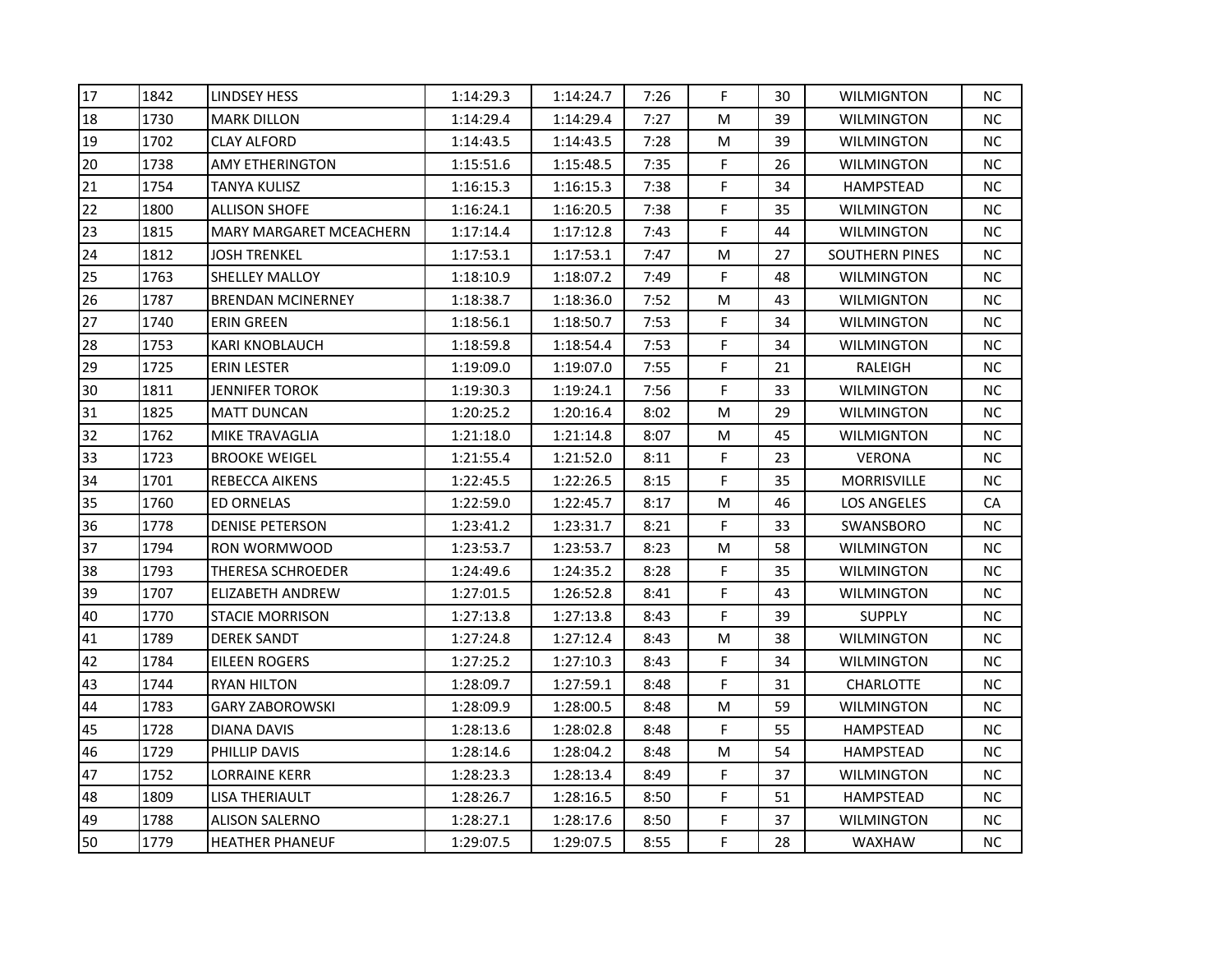| 51 | 1735 | <b>ANITA DWYER</b>        | 1:29:22.4 | 1:29:15.6 | 8:56  | F         | 37 | WILMINGTON            | NC.       |
|----|------|---------------------------|-----------|-----------|-------|-----------|----|-----------------------|-----------|
| 52 | 1745 | <b>ERIK HOFFACKER</b>     | 1:29:40.3 | 1:29:40.3 | 8:58  | М         | 43 | <b>WILMINGTON</b>     | NC.       |
| 53 | 1790 | <b>BASTIAN SCHROEDER</b>  | 1:31:17.1 | 1:31:03.4 | 9:06  | M         | 34 | <b>WILMINGTON</b>     | <b>NC</b> |
| 54 | 1791 | TINA WILLIAMSON           | 1:31:22.3 | 1:31:09.8 | 9:07  | F         | 62 | <b>WILMINGTON</b>     | <b>NC</b> |
| 55 | 1755 | <b>MEGAN LABEAU</b>       | 1:32:10.5 | 1:32:04.4 | 9:12  | F         | 35 | WILMIGNTON            | NC.       |
| 56 | 1714 | <b>WESTON BEAVER</b>      | 1:32:20.4 | 1:32:15.0 | 9:13  | M         | 18 | <b>BESSEMER CITY</b>  | <b>NC</b> |
| 57 | 1801 | <b>NATHAN SIMMONS</b>     | 1:32:20.5 | 1:32:15.2 | 9:13  | M         | 17 | <b>BESSEMER CITY</b>  | ΝC        |
| 58 | 1718 | KIMBERLY BRUMSEY          | 1:32:49.5 | 1:32:42.9 | 9:16  | F         | 36 | <b>WILMINGTON</b>     | <b>NC</b> |
| 59 | 1749 | <b>SHERYL JONES</b>       | 1:34:15.7 | 1:34:07.9 | 9:25  | F         | 50 | WILMINGTON            | <b>NC</b> |
| 60 | 1813 | <b>MELISSA TRENKEL</b>    | 1:35:15.4 | 1:35:15.4 | 9:32  | F         | 24 | <b>SOUTHERN PINES</b> | <b>NC</b> |
| 61 | 1706 | <b>SETH ANDERSON</b>      | 1:35:58.1 | 1:35:58.1 | 9:36  | M         | 41 | <b>HOLLY RIDGE</b>    | NC.       |
| 62 | 1704 | PETER ANDERSON            | 1:35:58.8 | 1:35:58.8 | 9:36  | M         | 47 | <b>BROOMFIELD</b>     | CO.       |
| 63 | 1769 | <b>ROB MORGAN</b>         | 1:36:58.7 | 1:36:50.2 | 9:41  | M         | 37 | WILMINGTON            | <b>NC</b> |
| 64 | 1814 | <b>ADRIENNE VAUGHAN</b>   | 1:37:09.5 | 1:37:01.8 | 9:42  | F         | 38 | WILMINGTON            | NC.       |
| 65 | 1795 | <b>GRETCHEN SCOUTELAS</b> | 1:37:10.9 | 1:37:02.8 | 9:42  | F         | 38 | WILMINGTON            | <b>NC</b> |
| 66 | 1797 | TIM SCOUTELAS             | 1:37:11.6 | 1:37:04.1 | 9:42  | M         | 43 | WILMINGTON            | ΝC        |
| 67 | 1804 | <b>JUSTIN STRAUEL</b>     | 1:38:23.5 | 1:38:11.9 | 9:49  | M         | 29 | WILMINGTON            | ΝC        |
| 68 | 1703 | <b>ALLISON ALTVATER</b>   | 1:38:48.1 | 1:38:42.3 | 9:52  | F         | 30 | <b>WILMINGTON</b>     | <b>NC</b> |
| 69 | 1705 | ROSEMARY ANDERSON         | 1:38:50.0 | 1:38:33.3 | 9:51  | F         | 28 | WILMINGTON            | <b>NC</b> |
| 70 | 1711 | <b>REBECCA BARRIER</b>    | 1:39:59.3 | 1:39:49.6 | 9:59  | F         | 25 | <b>COLUMBIA</b>       | SC        |
| 71 | 1709 | <b>SUE BARK</b>           | 1:41:17.5 | 1:41:13.0 | 10:07 | F         | 62 | <b>WILMINGTON</b>     | <b>NC</b> |
| 72 | 1816 | JASON VOGT                | 1:41:19.6 | 1:41:13.2 | 10:07 | M         | 36 | WILMIGNTON            | <b>NC</b> |
| 73 | 1818 | <b>STEPHANIE WALTERS</b>  | 1:41:38.4 | 1:41:30.3 | 10:09 | F         | 37 | <b>WILMINGTON</b>     | <b>NC</b> |
| 74 | 1761 | ANGELA MALLARD            | 1:41:42.1 | 1:41:25.6 | 10:09 | F         | 51 | MAYSVILLE             | <b>NC</b> |
| 75 | 1767 | <b>JAN MCDONALD</b>       | 1:42:07.5 | 1:41:49.0 | 10:11 | F         | 49 | <b>FAYETTEVILLE</b>   | NC.       |
| 76 | 1822 | <b>TREVOR WILT</b>        | 1:42:16.1 | 1:42:00.7 | 10:12 | ${\sf M}$ | 42 | <b>WILMINGTON</b>     | <b>NC</b> |
| 77 | 1821 | TRACEL WILT               | 1:42:35.6 | 1:42:35.6 | 10:15 | F         | 43 | WILMINGTON            | <b>NC</b> |
| 78 | 1713 | AMY BAXTER                | 1:42:58.3 | 1:42:40.7 | 10:16 | F         | 43 | WILMINGTON            | ΝC        |
| 79 | 1823 | JOAN ZABOROWSKI           | 1:45:15.3 | 1:45:06.0 | 10:31 | F         | 58 | <b>WILMINGTON</b>     | NC        |
| 80 | 1820 | <b>KAREN WILLIAMS</b>     | 1:45:32.3 | 1:45:19.5 | 10:32 | F         | 50 | <b>BURGAW</b>         | <b>NC</b> |
| 81 | 1733 | DIANE DORSETT             | 1:45:39.3 | 1:45:30.5 | 10:33 | F         | 65 | WRIGHTSVILLE BEACH    | NC.       |
| 82 | 1772 | <b>CHARLOTTE MUNDY</b>    | 1:46:10.4 | 1:45:51.4 | 10:35 | F         | 41 | <b>CAROLINA BEACH</b> | <b>NC</b> |
| 83 | 1721 | JANET COLEMAN             | 1:46:26.4 | 1:46:14.2 | 10:37 | F         | 56 | <b>WILMINGTON</b>     | ΝC        |
| 84 | 1806 | <b>OLGA TALAVERA</b>      | 1:46:28.9 | 1:46:09.9 | 10:37 | F.        | 38 | WILMINGTON            | <b>NC</b> |